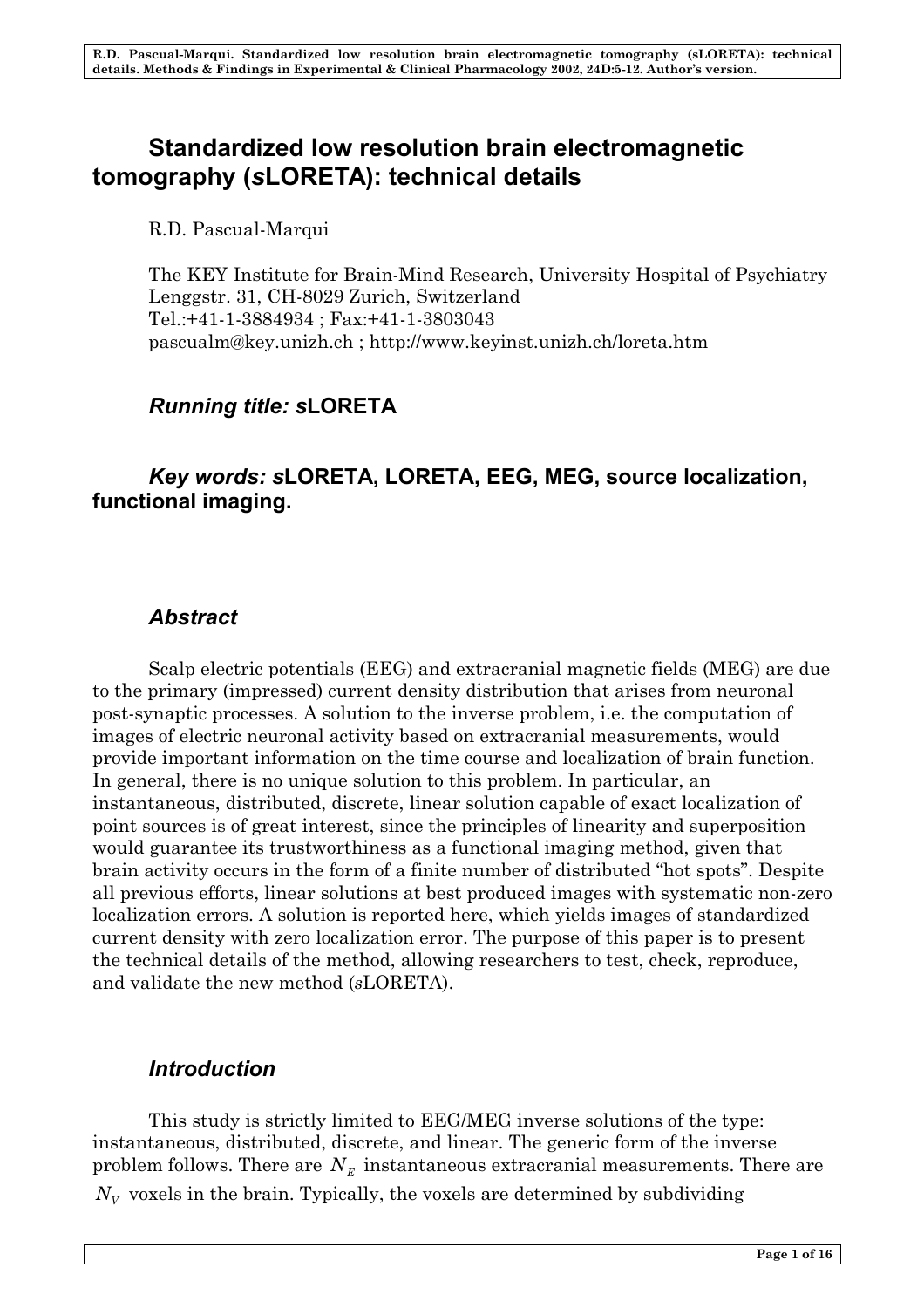uniformly the solution space, which is usually taken as the cortical grey matter volume or surface. At each voxel there is a point source, which may be a vector with three unknown components (i.e., the three dipole moments), or a scalar (unknown dipole amplitude, known orientation). The cases considered here correspond to  $N_{V} \gg N_{F}$ .

In 1984, Hämäläinen and Ilmoniemi (1) were the first to report an instantaneous, distributed, discrete, linear solution to the EEG/MEG inverse problem: the well known minimum norm solution. However, the minimum norm solution is notorious for totally misplacing actual deep sources onto the outermost cortex, as demonstrated in (3), (2), and (8).

The problem of excessively large errors of localization remained unsolved until the introduction of the method known as LORETA (low resolution brain electromagnetic tomography) in 1994 (18). LORETA has fairly good accuracy in localizing test sources even when they are deep. The overall average localization error is smaller than one grid unit (see e.g. (3), (2), and (8)).

A series of papers published in 1998 and 1999 (see (19)-(23)) introduced for the first time the method of high time resolution statistical parametric mapping for tomographic images of electric neuronal activity. The idea was to adopt the methods of statistical inference for the localization of brain function as used in PET and fMRI studies. This methodology was applied to high time resolution, time varying LORETA images.

In the present study a new tomographic method for electric neuronal activity is introduced, where localization inference is based on images of standardized current density. The method is denoted as standardized low resolution brain electromagnetic tomography (*s*LORETA). Unlike the method recently introduced by Dale et al. (6), which has systematic non-zero localization error, *s*LORETA has zero localization error.

## *Method*

## **Case 1: EEG with unknown current density vector**

The equation of interest takes the form:  $\mathbf{F} = \mathbf{KJ} + c\mathbf{1}$  Eq. 1

In Eq. 1,  $\mathbf{F} \in \mathbb{R}^{N_E \times 1}$  is a vector containing scalp electric potentials measured at  $N_E$  cephalic electrodes, with respect to a common, arbitrary reference electrode located anywhere on the body.

The primary (impressed) current density  $\mathbf{J} \in \mathbb{R}^{(3{N_V})\!\times\!1}$  is defined as:  $J = (\mathbf{J}_1^T, \mathbf{J}_2^T, \mathbf{J}_3^T, ..., \mathbf{J}_{N_V}^T)^T$  Eq. 2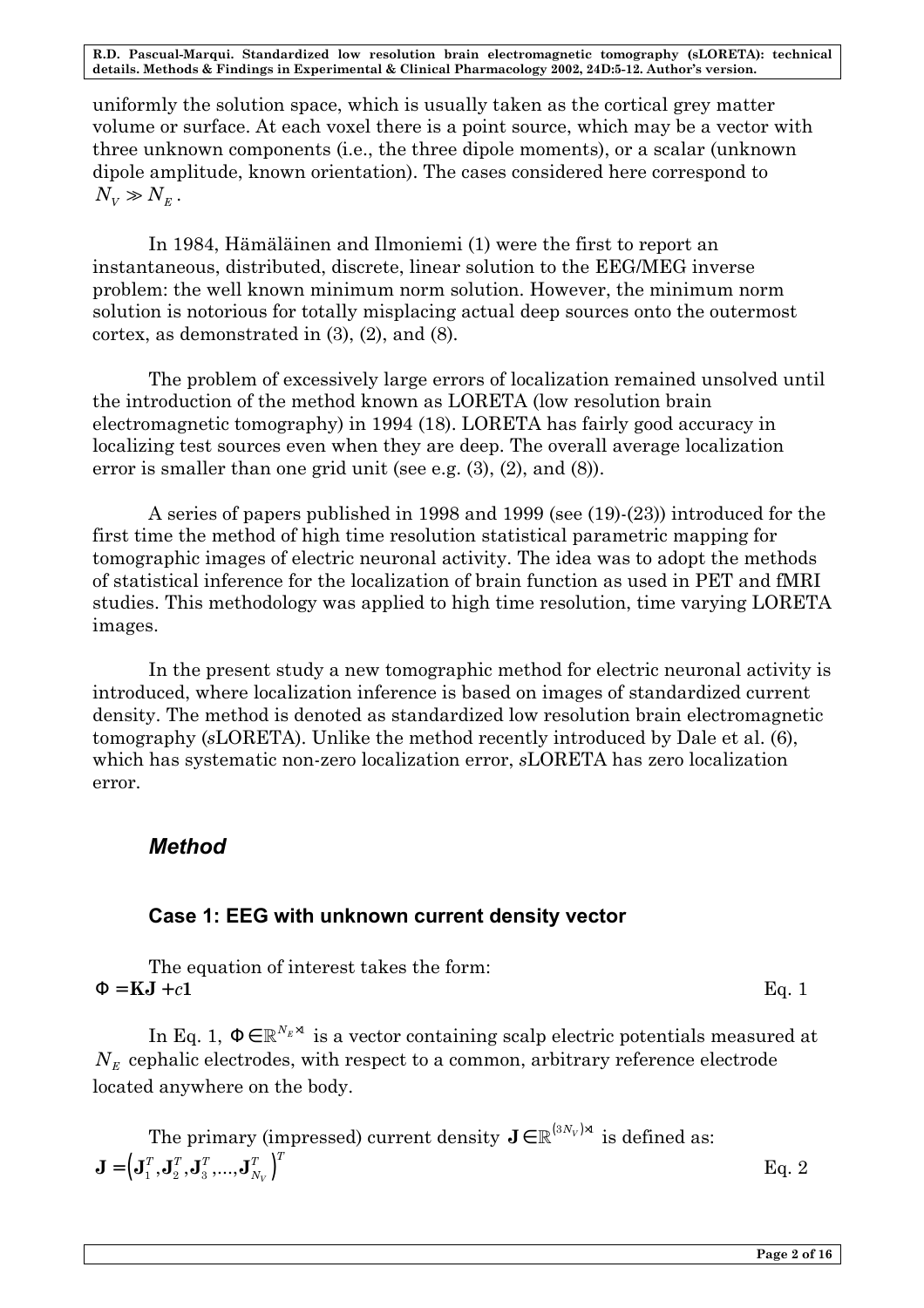where  $J_i \in \mathbb{R}^{3\times 1}$  for  $l = 1...N_v$ . At the *l*<sup>th</sup> voxel,  $J_i^T = (J_i^x, J_i^y, J_i^z)$  contains the three unknown dipole moments.

The superscript "*T*" denotes transpose.

The lead field  $\mathbf{K} \in \mathbb{R}^{N_E \times (3N_V)}$  has the following structure:

$$
\mathbf{K} = \begin{pmatrix} \mathbf{k}_{1,1} & \mathbf{k}_{1,2} & \dots & \mathbf{k}_{1,N_V} \\ \mathbf{k}_{2,1} & \mathbf{k}_{2,2} & \dots & \mathbf{k}_{2,N_V} \\ \dots & \dots & \dots & \dots \\ \mathbf{k}_{N_E,1} & \mathbf{k}_{N_E,2} & \dots & \mathbf{k}_{N_E,N_V} \end{pmatrix}
$$
 Eq. 3

with  $\mathbf{k}_{i,l} \in \mathbb{R}^{1\times3}$ , for  $i = 1...N_E$ , and for  $l = 1...N_V$ . Note that  $\mathbf{k}_{i,l} = (k_{i,l}^x, k_{i,l}^y, k_{i,l}^z)$ , where  $k_{i,l}^x$  $k_{i,l}^x$ is the scalp electric potential at the *i*<sup>th</sup> electrode, due to a unit strength *X*-oriented dipole at the  $l^{\text{th}}$  voxel;  $k_i^{\text{y}}$  $k_{i,l}^y$  is the scalp electric potential at the *i*<sup>th</sup> electrode, due to a unit strength *Y*- oriented dipole at the  $l^{\text{th}}$  voxel; and  $k_{i,j}^z$  $k_{i,l}^z$  is the scalp electric potential at the *i*<sup>th</sup> electrode, due to a unit strength *Z*- oriented dipole at the *l*<sup>th</sup> voxel.

In Eq. 1, *c* is an arbitrary constant which embodies the fact that the electric potential is determined up to an arbitrary constant; and  $\mathbf{1} \in \mathbb{R}^{N_E \times 1}$  is a vector of ones. The parameter *c* allows the use of any reference for the lead field and the measurements.

Hämäläinen, M.S., and Ilmoniemi (1) were the first to publish a particular solution to the instantaneous, distributed, discrete, linear EEG/MEG inverse problem. Their solution is known as the minimum norm inverse solution. However, the minimum norm solution is notorious for totally misplacing actual deep sources onto the outermost cortex (2).

Dale et al. (6) proposed a method in which localization inference is based on a standardization of the current density estimates. In particular, they employed the current density estimate given by the minimum norm solution, and they standardized it by using its expected standard deviation, which is hypothesized to be originated exclusively by measurement noise. The method of Dale et al. (6) produces systematic non-zero localization errors (8), even in the presence of negligible noise. This fact was not evaluated nor admitted in their original paper.

*s*LORETA is similar to the Dale et al. (6) method: it employs the current density estimate given by the minimum norm solution, and localization inference is based on standardized values of the current density estimates. However, standardization in *s*LORETA takes a completely different route (explained below). The consequence is that, unlike the Dale et al. (6) method, *s*LORETA is capable of exact (zero-error) localization.

The minimum norm inverse solution is harmonic (2), which means that the Laplacian of the current density is zero, i.e.,  $\nabla^2 \mathbf{J}(\mathbf{r}) \equiv \mathbf{0}$ , where **r** denotes volume coordinates in the brain. Therefore, the minimum norm inverse solution is very smooth. The concept of smoothness employed here is discussed in greater detail in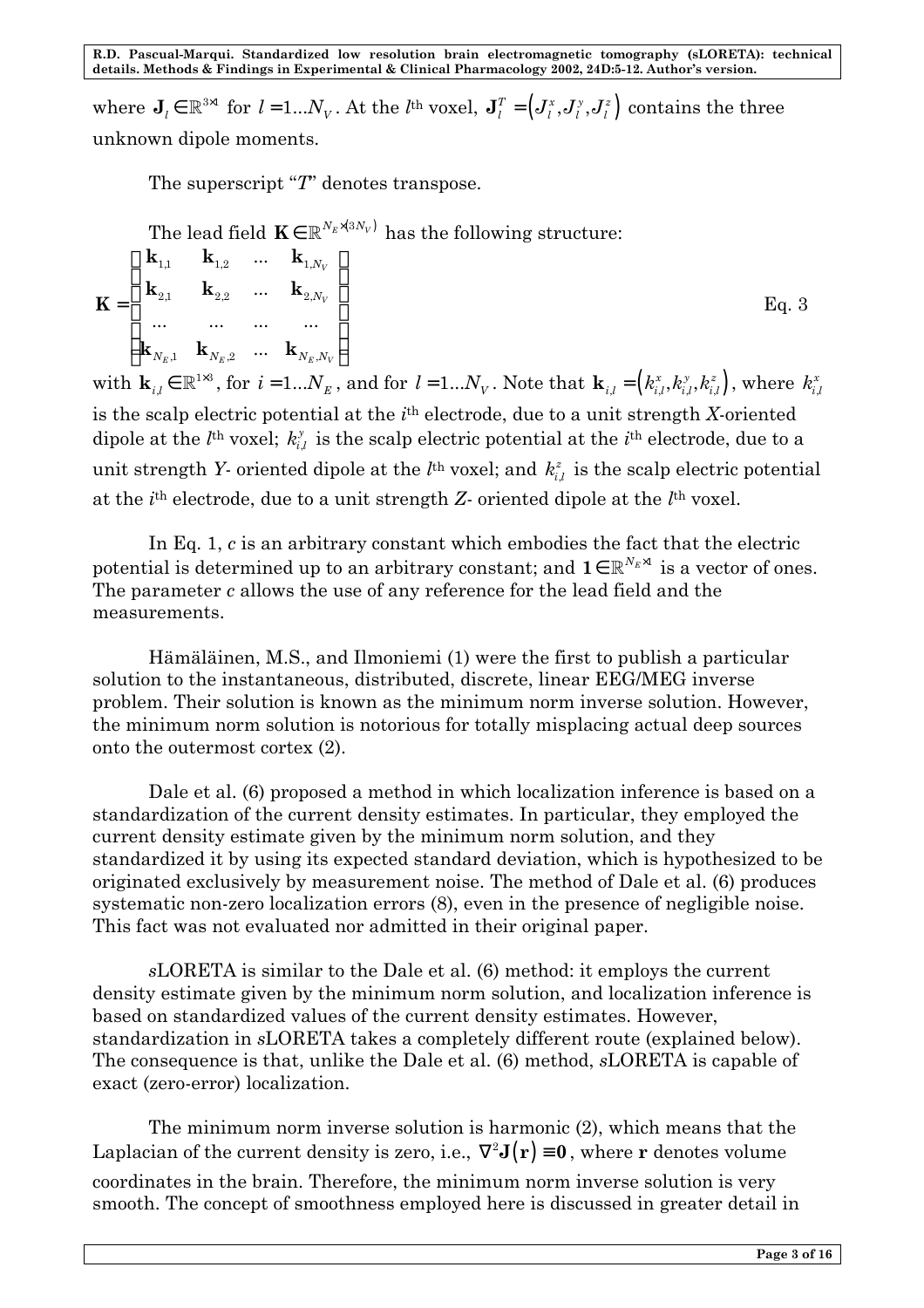(8), with special emphasis on its electrophysiological interpretation. However, as previously mentioned, the minimum norm inverse solution is notorious for its incapability of correct localization of deep point sources (2).

This problem is solved by standardization of the minimum norm inverse solution, and basing localization inference on these standardized estimates.

The functional of interest here is:

$$
F = \left\| \mathbf{F} - \mathbf{K} \mathbf{J} - c \mathbf{1} \right\|^2 + \mathbf{a} \left\| \mathbf{J} \right\|^2
$$
 Eq. 4

where  $a \ge 0$  is a regularization parameter. This functional is to be minimized with respect to **J** and *c*, for given **K**, **F**, and *a*. The explicit solution to this minimization problem is (see e.g. (3)):

$$
\hat{\mathbf{J}} = \mathbf{T} \mathbf{F} \qquad \qquad \text{Eq. 5}
$$

where:

$$
\mathbf{T} = \mathbf{K}^T \mathbf{H} \left[ \mathbf{HKK}^T \mathbf{H} + \mathbf{a} \mathbf{H} \right]^+
$$
 Eq. 6

$$
\mathbf{H} = \mathbf{I} - \mathbf{1}\mathbf{1}^T / \mathbf{1}^T \mathbf{1} \tag{Eq. 7}
$$

with  $\mathbf{H} \in \mathbb{R}^{N_E \times N_E}$  denoting the centering matrix;  $\mathbf{I} \in \mathbb{R}^{N_E \times N_E}$  the identity matrix; and **1**∈  $\mathbb{R}^{N_E \times 1}$  is a vector of ones.

For any matrix **M**, **M**<sup>+</sup> denotes its Moore-Penrose pseudoinverse (see e.g. (9)).

The centering matrix **H** in Eq. 7 is the average reference operator.

In what follows, for all EEG cases, the symbols **F** and **K** will denote the average reference transforms of the EEG measurements and the lead field, respectively. This simplifies the notation. But most important of all, the correct solution to EEG problems is based on these average reference transforms.

| Therefore, when using average reference transforms of $\bf{F}$ and $\bf{K}$ , Eq. 1 |       |  |
|-------------------------------------------------------------------------------------|-------|--|
| becomes:                                                                            |       |  |
| $F = KJ$                                                                            | Eq. 8 |  |
| and the functional in Eq. 4 becomes:                                                |       |  |

 $F = ||\mathbf{F} - \mathbf{KJ}||^2 + a||\mathbf{J}||^2$  Eq. 9 with minimum:  $\hat{\mathbf{J}} = \mathbf{T} \mathbf{F}$  Eq. 10 where:

 $\mathbf{T} = \mathbf{K}^T \left[ \mathbf{K} \mathbf{K}^T + \mathbf{a} \mathbf{H} \right]^+$  Eq. 11

Standardization of the estimate  $\hat{\mathbf{J}}$  requires an estimate of its variance.

Note that Eq. 9 can be derived from a Bayesian formulation of the inverse problem (see e.g. (5), Eq. 1.88 therein). In this view, the *actual* source variance (*prior*)  $S_{\mathbf{x}} \in \mathbb{R}^{(3N_V)\times(3N_V)}$  is equal to the identity matrix, i.e.:

| $\mathbf{S}_{\mathbf{J}} = \mathbf{I}$ , $\mathbf{I} \in \mathbb{R}^{(3N_V)\times(3N_V)}$ | Eq. 12 |
|-------------------------------------------------------------------------------------------|--------|
|-------------------------------------------------------------------------------------------|--------|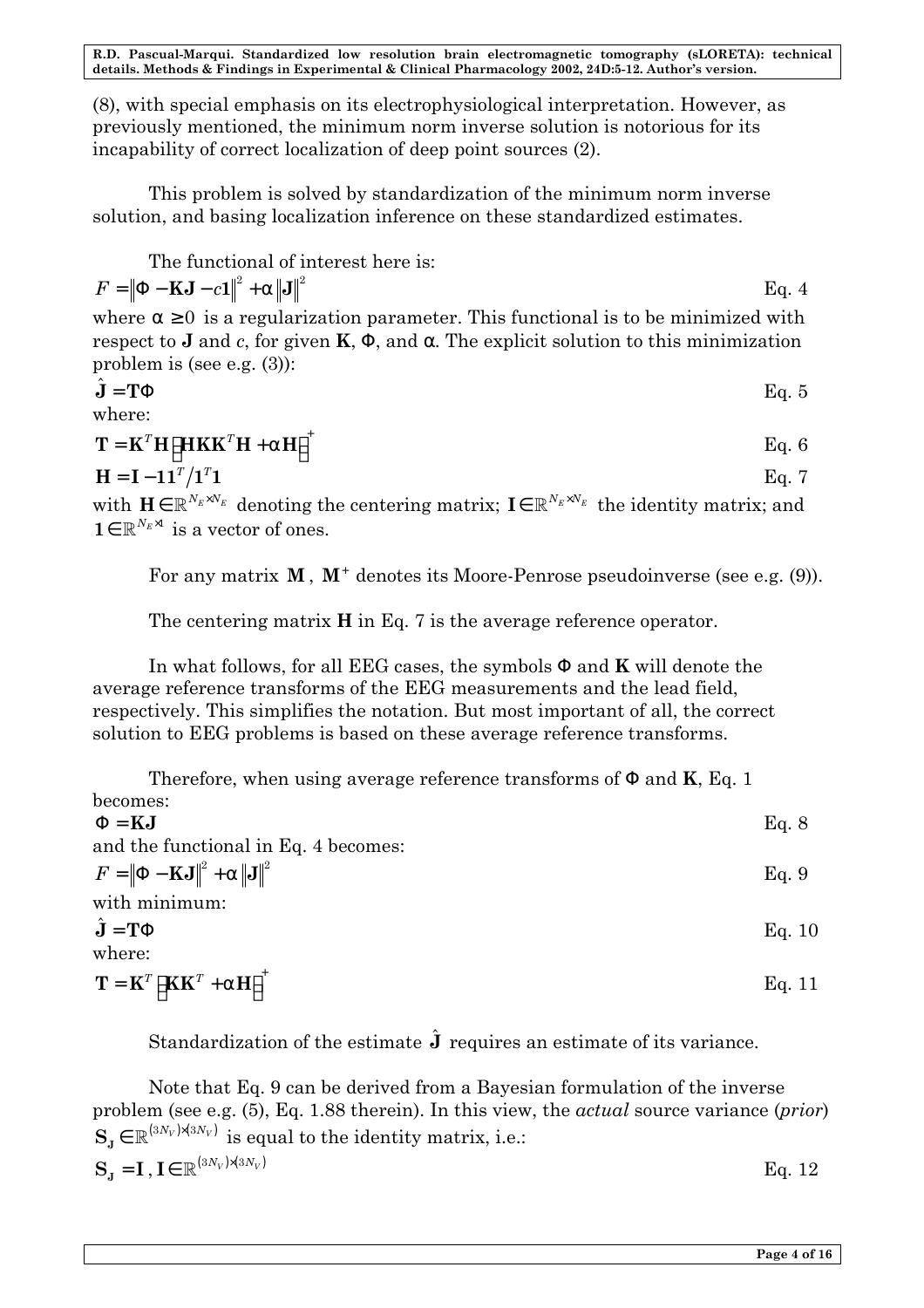In addition, from the Bayesian point of view, the electric potential variance is due to noisy measurements:

$$
\mathbf{S}_{\mathbf{F}}^{noise} = \mathbf{a}\mathbf{H} \tag{Eq. 13}
$$

Note that in Eq. 13, the average reference operator **H** plays the role of the identity matrix in the subspace spanned by the measurement space.

It is usually assumed that activity of the actual sources and the noise in the measurements are uncorrelated.

Based on the linear relation in Eq. 8, making use of Eqs. 12 and 13, and taking into account the independence of actual source activity and measurement noise, the electric potential variance  $S_{\mathbf{F}} \in \mathbb{R}^{N_E \times N_E}$  then is:

$$
\mathbf{S}_{\mathbf{F}} = \mathbf{K} \mathbf{S}_{\mathbf{J}} \mathbf{K}^T + \mathbf{S}_{\mathbf{F}}^{noise} = \mathbf{K} \mathbf{K}^T + \mathbf{a} \mathbf{H}
$$
  
Eq. 14

See e.g. (10), Eqs. 1.5.1-1.5.6 therein.

Due to the linear relation in Eq. 10, and making use of Eq. 14, the variance of the *estimated* current density is:

$$
\mathbf{S}_{\hat{\mathbf{j}}} = \mathbf{T} \mathbf{S}_{\mathbf{F}} \mathbf{T}^T = \mathbf{T} \left( \mathbf{K} \mathbf{K}^T + \mathbf{a} \mathbf{H} \right) \mathbf{T}^T = \mathbf{K}^T \left[ \mathbf{K} \mathbf{K}^T + \mathbf{a} \mathbf{H} \right]^+ \mathbf{K}
$$
 Eq. 15  
See e.g. (10), Eqs. 1.5.1-1.5.6 therein, and (9).

Note that the variance of the *estimated* current density is equivalent to the Backus and Gilbert (4) resolution matrix, which is obtained by plugging Eqs. 8 and 11 into 10:

$$
\hat{\mathbf{J}} = \mathbf{T} \mathbf{K} \mathbf{J} = \mathbf{K}^T \left[ \mathbf{K} \mathbf{K}^T + \mathbf{a} \mathbf{H} \right]^+ \mathbf{K} \mathbf{J} = \mathbf{R} \mathbf{J} = \mathbf{S}_{\hat{\mathbf{J}}} \mathbf{J}
$$
 Eq. 16  
with:

$$
\mathbf{S}_{\hat{\mathbf{j}}} = \mathbf{R} = \mathbf{K}^T \left[ \mathbf{K} \mathbf{K}^T + \mathbf{a} \mathbf{H} \right]^+ \mathbf{K}
$$
 Eq. 17

where **R** is the resolution matrix.

Note that the variance of the *estimated* current density in Eqs. 15 and 17 is not the *posterior* variance in the Bayesian formulation (see e.g. (5), Eq. 1.94).

In contrast, according to Dale et al. (6), the variance of the *estimated* current density is based on the assumption that the only source of variation is measurement noise. This means that Eq. 14 now is:

| $S_{\mathbf{F}}^{Dale} = S_{\mathbf{F}}^{noise}$                                                                                                      | Eq. 18 |
|-------------------------------------------------------------------------------------------------------------------------------------------------------|--------|
| and Eq. $15$ now is:                                                                                                                                  |        |
| $\mathbf{S}_{\hat{\mathbf{r}}}^{Dale}=\mathbf{T}\mathbf{S}_{\mathbf{F}}^{Dale}\mathbf{T}^{T}=\mathbf{T}\mathbf{S}_{\mathbf{F}}^{noise}\mathbf{T}^{T}$ | Eq. 19 |

Note that unlike the approach of Dale et al. (6), *s*LORETA takes into account two sources of variation: mainly the variation of the actual sources, and then finally, if any, the variation due to noisy measurements.

Finally, *s*LORETA corresponds to the following estimates of standardized current density power:

 $\{ {\bf S}_{\hat{\mathbf{j}}} \mid_n \}$ 1  $\hat{\mathbf{J}}_{l}^{T}\big\{\!\!\left\lceil \mathbf{S}_{\hat{\mathbf{j}}}\,\right\rceil \!\!_{n}\big\}^{-1}\hat{\mathbf{J}}$  $\iota$   $\lfloor$   $\cup$   $\iota$   $\rfloor$   $\lfloor$   $\iota$   $\rfloor$  $\hat{\mathbf{J}}_{l}^{T}\Bigl\{\!\!\left[\mathbf{S}_{\mathbf{j}}\right]_{ll}\!\!\right\}^{-1}\hat{\mathbf{J}}_{l}$  Eq. 20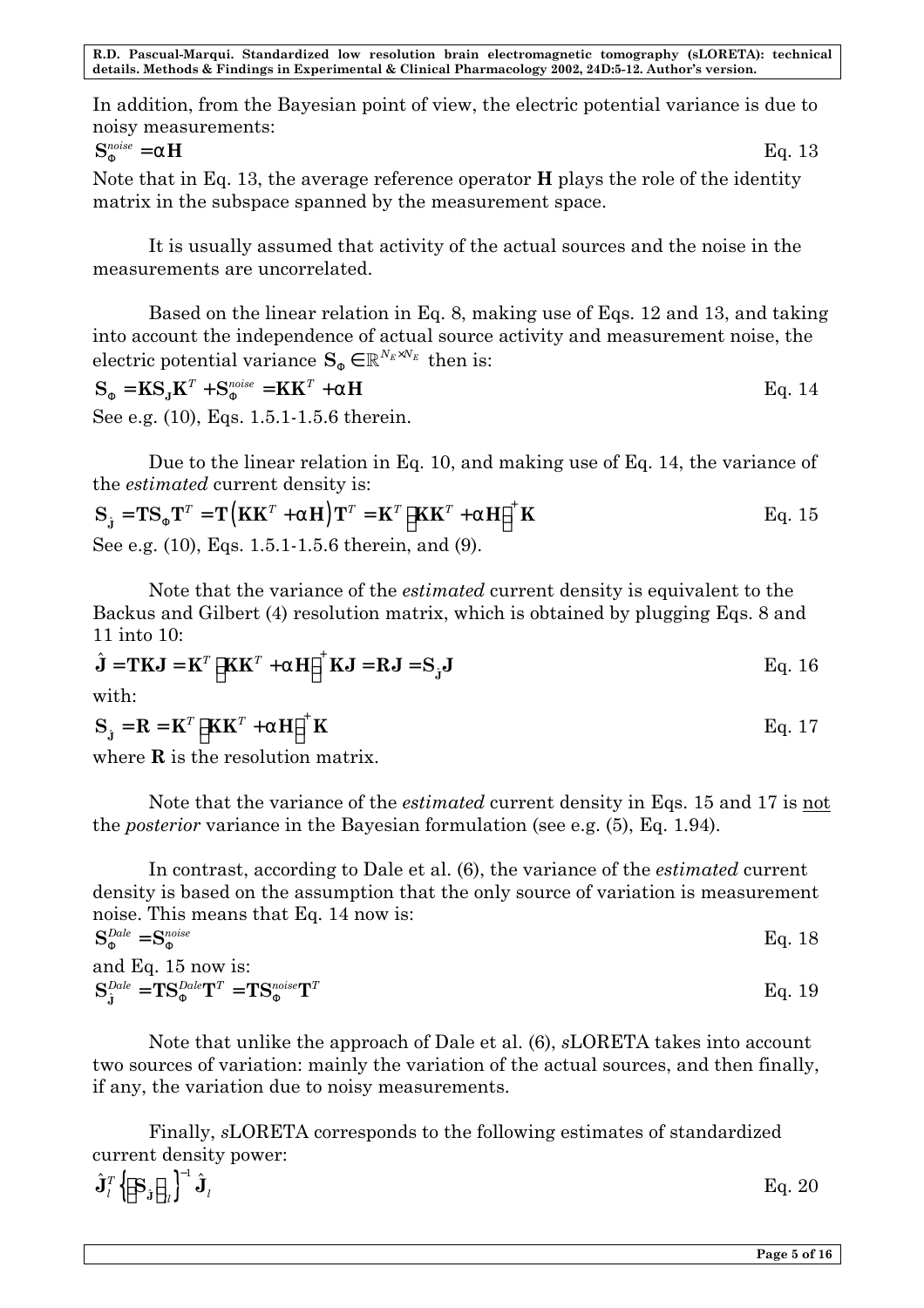where  $\hat{\mathbf{J}}_l \in \mathbb{R}^{3 \times 1}$  is the current density estimate at the *l*<sup>th</sup> voxel given by Eqs. 10 and 11 (for average reference transforms); and  $\left[\mathbf{S}_{\mathbf{j}}\right]_{ll}\in\mathbb{R}^{3\times3}$  $\left[\mathbf{S}_{\hat{\mathbf{j}}}\right]_{ll} \in \mathbb{R}^{3 \times 3}$  is the *l*<sup>th</sup> diagonal block of matrix  $\mathbf{S}_{\hat{\text{\j}}}% \text{ is a function of }\mathbf{S}_{\hat{\text{\j}}}%$  in Eqs. 15 or 17.

Note that the pseudo-statistic in Eq. 20 has the form of an "*F*" statistic.

Note that Eq. 20 is different in form from the Dale et al. (6) standardization (see (6), Eq. 7 therein). The Dale et al. (6) standardized estimates are:  $\left( \left\| \mathbf{S}_{\hat{\mathbf{j}}}^{Date} \right\|_{n} \right)$ 1  $\hat{\mathbf{J}}_{l}^{T}\Big[\,Diag\big(\!\Big\lceil \mathbf{S}_{\hat{\mathbf{J}}}^{Dale}\big\rceil_{n}\big)\Big\rceil ^{-1}\hat{\mathbf{J}}$  $\hat{\mathbf{J}}_{l}^{T}\bigg[Diag\bigg(\!\big[\mathbf{S}_{\hat{\mathbf{J}}}^{Dale}\big]_{ll}\big)\!\big]\!\bigg]^{-1}\hat{\mathbf{J}}_{l}$  Eq. 21 where  $\left[\mathbf{S}_{\hat{\mathbf{i}}}^{Dale}\right]_{u} \in \mathbb{R}^{3 \times 3}$ *Dale ll*  $\left[\mathbf{S}_{\mathbf{j}}^{Dale}\right]_{ll} \in \mathbb{R}^{3 \times 3}$  is the  $l^{\text{th}}$  diagonal block of matrix  $\mathbf{S}_{\mathbf{j}}^{L}$ *Dale*  $\mathbf{S}_{\hat{\mathbf{j}}}^{\textit{Date}}$  in Eq. 19; and for any symmetric matrix **M**, *Diag* (**M**) is the diagonal matrix formed by the diagonal elements of **M**.

### **Case 2: EEG with known current density vector orientation, unknown amplitude**

This case usually corresponds to the inverse problem when the cortical surface is completely known. Voxels are now distributed along the cortical surface, and the dipoles at each voxel have known orientation (perpendicular to the cortical surface). The unknowns correspond to the amplitudes, which may take positive, zero, or negative values. The dipole orientations (*defined as unit length vectors with three components*) can be incorporated into the lead field **K** in Eq. 8. Details can be found in (3).

In this case Eq. 8 has the same form, but now  $J \in \mathbb{R}^{N_V \times 1}$  since it only contains one unknown scalar per voxel, and  $\mathbf{K} \in \mathbb{R}^{N_E \times N_V}$  since it includes the dipole orientation at each voxel. Details can be found in (3). All the derivations employed in Eqs. 8-17 remain formally identical.

However, *s*LORETA now corresponds to the following estimates of standardized current density power:

$$
\frac{\left(\hat{J}_l\right)^2}{\left[\mathbf{S}_\mathbf{j}\right]_{ll}}
$$
 Eq. 22

where the scalar  $\hat{J}_l$  is the current density amplitude estimate at the  $l^{\text{th}}$  voxel; and the  $\text{scalar } \left[\mathbf{S}_{\hat{\mathbf{j}}}\right]_{ll}$  is the  $l^{\text{th}}$  diagonal element of matrix  $\mathbf{S}_{\hat{\mathbf{j}}} \in \mathbb{R}^{N_V \times N_V}$  .

Note that the pseudo-statistic in Eq. 22 has the form of an "*F*" statistic.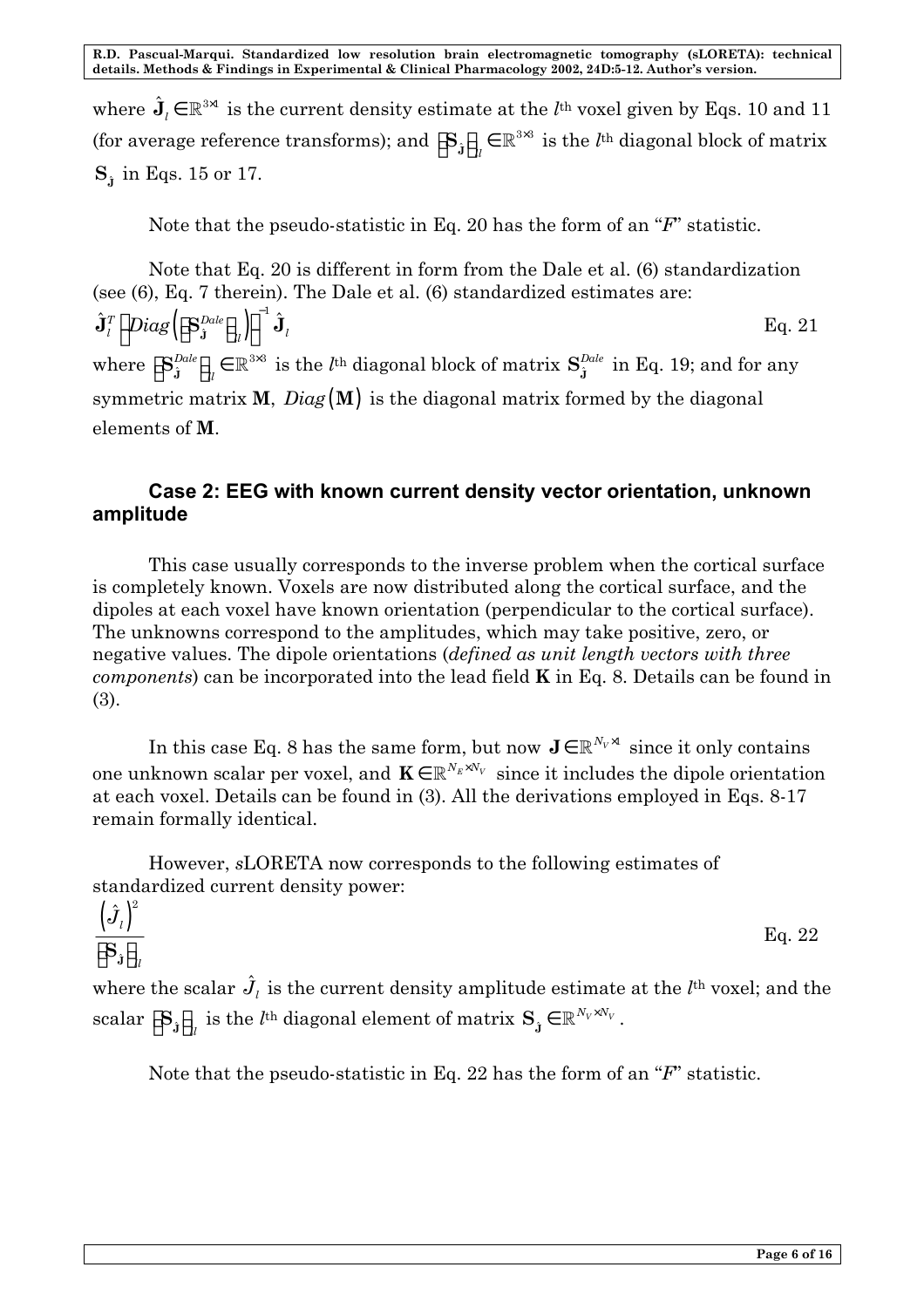### **Case 3: MEG**

The equations for the MEG case have identical form to Eqs. 8-17, 20, and 22, depending on the case of unknown dipole moments, or only unknown amplitudes.

Note that the average reference does not apply to MEG.

The only change corresponds to the equations for the MEG lead field, which are different to those for the EEG.

### **Head models**

Simulations were carried out in a three-shell spherical head model registered to the Talairach human brain atlas (11), available as a digitized MRI from the Brain Imaging Centre, Montreal Neurological Institute. Registration between spherical and realistic head geometry used EEG electrode coordinates reported by Towle et al. (12).

In one set of practical, realistic, simulations, the solution space was restricted to cortical gray matter and hippocampus, as determined by the corresponding digitized Probability Atlas also available from the Brain Imaging Centre, Montreal Neurological Institute. A voxel was labeled as gray matter if it met the following three conditions: its probability of being gray matter was higher than that of being white matter, its probability of being gray matter was higher than that of being cerebrospinal fluid, and its probability of being gray matter was higher than 33%. Only gray matter voxels that belonged to cortical and hippocampal regions were used for the analysis. A total of 6430 voxels at 5mm spatial resolution were produced under these neuroanatomical constraints. At each voxel, three unknown values (the three dipole moments) were estimated, making a total of 6430x3=19290 unknowns. 25 electrodes (in EEG experiments), or 25 magnetometer sensors (in MEG experiments) were used. In both cases, sensors and electrodes were placed in the same locations.

In the second set of practical, realistic, simulations, the solution space was restricted to the cortical surface, represented as 12980 triangles (voxels) (13). This case corresponded to unknown current density amplitude (but with known orientation), making a total of 12980 unknowns. 101 electrodes (in EEG experiments), or 101 magnetometer sensors (in MEG experiments) were used. In both cases, sensors and electrodes were placed in the same locations.

## **Comparison of imaging methods**

The minimum norm solution, the method of Dale et al. (6), and *s*LORETA were compared in terms of localization errors and spatial spread. The methods were tested with point sources located at the voxels. For the case corresponding to 3 unknowns per voxel, an arbitrary (random) orientation of the test source was employed. The test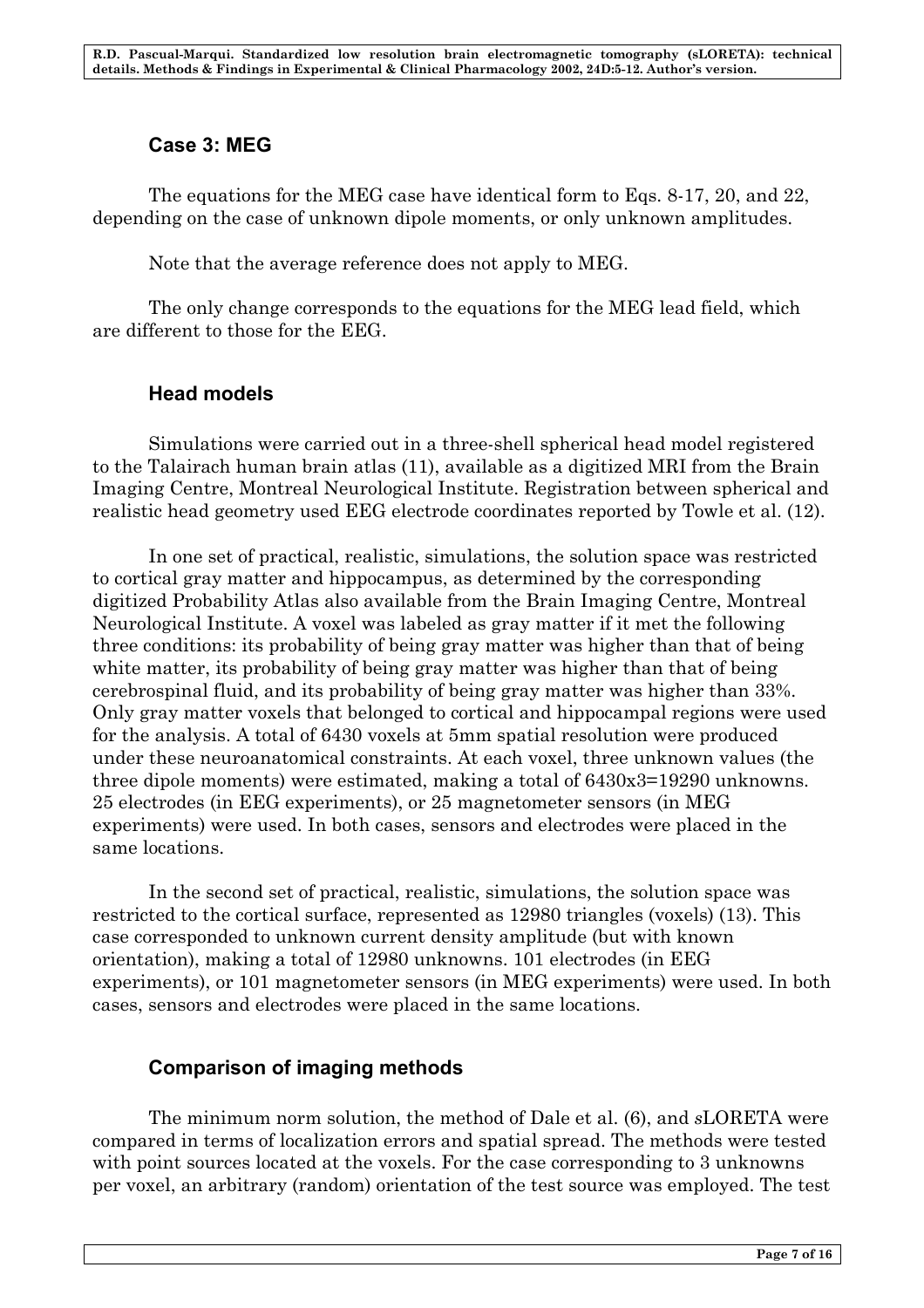sources were used to generate the measurements (forward equation (Eq. 8)), which were then given to the imaging methods. Simulations included "noise free" and "noisy" measurements.

In the minimum norm solution case, the imaging method is based on Eqs. 20 and 22, but without standardization, which is achieved by setting the variance to the identity matrix, i.e.,  $S_{\hat{j}} \equiv I$ .

In the minimum norm solution and in *s*LORETA, the regularization parameter *a* in the previous equations was estimated by cross-validation. Exact details and equations for a practical implementation of the cross-validation method can be found in (14).

In the Dale et al. (6) method, the parameter *a* is interpreted as the variance of the noise in the measurements, and this value was determined by the simulation design. In the "noise free" case, a very small value of *a* was used, typically in the order of 10-10 times the power of the scalp field produced by the test source with lowest scalp field power.

Localization error was defined as the distance between the actual test source and the location of the maximum in the imaging method. The spatial spread was defined identically as in (3), which corresponds to a measure of spatial standard deviation of the imaging method centered at the actual test source, and not at the imaging method's own maximum, since this would unjustifiably favor the method's performance.

#### *Results*

Figures 1a-1h summarize localization error, spatial spread, and estimated activity values for the three imaging methods (minimum norm, Dale, and *s*LORETA).

Note that the estimated activity values at test source locations cannot be compared among the different imaging methods, since these values are in different units for the different imaging methods. However, this feature is very informative for comparing the quality of the different methods. For example, from Fig 1a, the ratios of estimated source activity (maximum to minimum) were 850, 103, and, 30, for minimum norm, Dale, and *s*LORETA, respectively. This means that with *s*LORETA, some sources (especially deep ones) will be underestimated. However, *s*LORETA outperforms tremendously the minimum norm and the Dale methods in this aspect.

In all noise free simulations, only *s*LORETA has exact, zero error localization. In all noisy simulations, *s*LORETA has by far the lowest localization errors. In most cases, the spatial spread (i.e. "blurring") of *s*LORETA is smaller than that of the Dale method.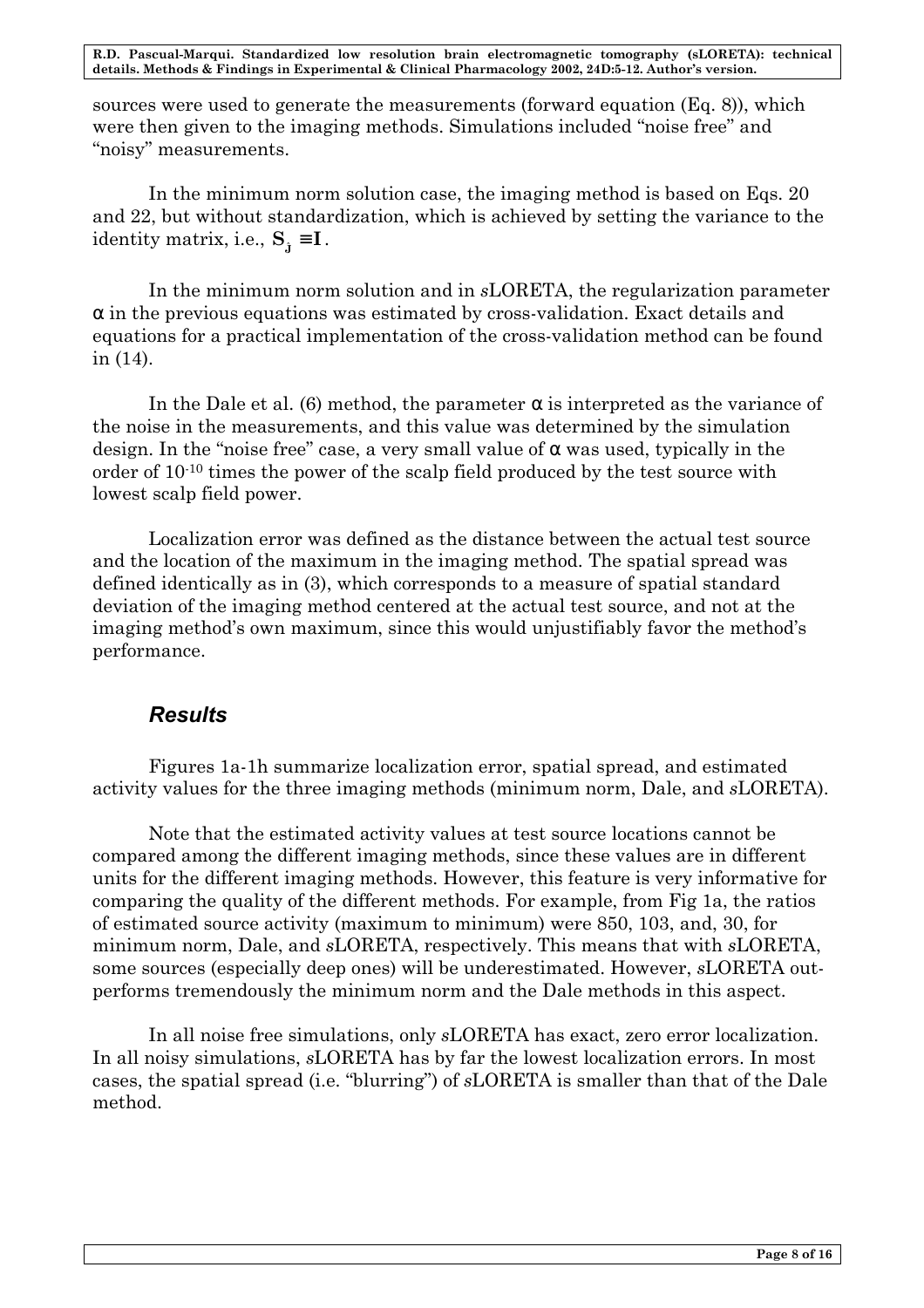| Figure 1a               | Valid N      | Mean                | Median              | Minimum             | Maximum            | Lower                | Upper                | Std.Dev.           |
|-------------------------|--------------|---------------------|---------------------|---------------------|--------------------|----------------------|----------------------|--------------------|
| Variable                |              |                     |                     |                     |                    | Quartile             | Quartile             |                    |
| <b>MNE</b>              | 6430         | 37.83832            | 32.78719            | 0.00000             | 140.3567           | 21.79449             | 48.21825             | 22.17381           |
| MNSSD                   | 6430         | 52.19853            | 49.57677            | 29.37124            | 96.0995            | 43.22689             | 59.34685             | 11.85655           |
| MNMaxAtPoint            | 6430         | 0.00132             | 0.00072             | 0.00002             | 0.0170             | 0.00034              | 0.00180              | 0.00150            |
| DaleE                   | 6430         | 33.49835            | 30.82207            | 0.00000             | 104.0432           | 21.79449             | 43.01163             | 15.89892           |
| DaleSSD                 | 6430         | 55.25780            | 54.72793            | 37.51842            | 86.7242            | 49.27447             | 60.61464             | 7.97651            |
| DMaxAtPoint             | 6430         | 0.73773             | 0.64132             | 0.04674             | 4.7933             | 0.42049              | 0.93426              | 0.46353            |
| LORE                    | 6430         | 0.00000             | 0.00000             | 0.00000             | 0.0000             | 0.00000              | 0.00000              | 0.00000            |
| LORSSD                  | 6430         | 55.91575            | 55.66131            | 37.46555            | 79.1693            | 52.21046             | 59.50099             | 5.50024            |
| LORMaxAtPoint           | 6430         | 0.00109             | 0.00092             | 0.00015             | 0.0045             | 0.00063              | 0.00145              | 0.00060            |
|                         |              |                     |                     |                     |                    |                      |                      |                    |
| Figure 1b               |              |                     |                     |                     |                    |                      |                      |                    |
|                         | Valid N      | Mean                | Median              | Minimum             | Maximum            | Lower                | Upper                | Std.Dev.           |
| Variable                |              |                     |                     |                     |                    | Quartile             | Quartile             |                    |
| <b>MNE</b>              | 6430         | 39.88576            | 33.54102            | 0.00000             | 144.6548           | 22.36068             | 50.49752             | 25.05183           |
| MNSSD                   | 6430         | 54.08980            | 51.30133            | 30.05812            | 100.7998           | 44.34347             | 61.70680             | 12.82109           |
| MNMaxAtPoint            | 6430         | 0.00124             | 0.00068             | 0.00002             | 0.0117             | 0.00033              | 0.00171              | 0.00135            |
| DaleE                   | 6430         | 33.58242            | 30.82207            | 0.00000             | 104.0432           | 21.79449             | 43.01163             | 16.05038           |
| DaleSSD                 | 6430         | 55.78534            | 55.27424            | 37.20245            | 88.7353            | 49.70205             | 61.29503             | 8.08541            |
| DMaxAtPoint             | 6430         | 24.60999            | 21.34088            | 1.34483             | 158.8102           | 14.14819             | 31.15955             | 15.45903           |
| LORE                    | 6430         | 4.58698             | 0.00000             | 0.00000             | 50.2494            | 0.00000              | 7.07107              | 6.29806            |
| LORSSD                  | 6430         | 56.84441            | 56.65639            | 36.48186            | 78.5615            | 53.17038             | 60.61004             | 5.70991            |
| LORMaxAtPoint           | 6430         | 0.00104             | 0.00087             | 0.00010             | 0.0037             | 0.00058              | 0.00140              | 0.00058            |
|                         |              |                     |                     |                     |                    |                      |                      |                    |
|                         |              |                     |                     |                     |                    |                      |                      |                    |
| Figure 1c               |              |                     |                     |                     |                    |                      |                      |                    |
|                         | Valid N      | Mean                | Median              | Minimum             | Maximum            | Lower                | Upper                | Std.Dev.           |
| Variable<br><b>MNE</b>  | 6430         | 39.04392            | 32.40370            | 0.00000             | 118.3216           | Quartile<br>18.70829 | Quartile<br>54.08327 | 24.91432           |
| <b>MNSSD</b>            | 6430         | 51.74000            | 51.28205            | 22.53735            | 93.9798            | 40.37547             | 60.93124             | 13.88708           |
| MNMaxAtPoint            | 6430         | 0.00161             | 0.00059             | 0.00000             | 0.0312             | 0.00021              | 0.00188              | 0.00260            |
|                         | 6430         | 32.01096            | 26.92582            | 0.00000             | 105.1189           | 16.58312             | 44.15880             | 19.78573           |
| DaleE                   |              |                     |                     |                     |                    |                      |                      |                    |
| DaleSSD                 | 6430         | 56.59331            | 56.32226            | 28.19129            | 90.9237            | 45.52004             | 66.56503             | 13.19172           |
| DMaxAtPoint             | 6430         | 0.85813             | 0.47528             | 0.00115             | 14.9132            | 0.19275              | 1.08481              | 1.12301            |
| LORE                    | 6430         | 0.00000             | 0.00000             | 0.00000             | 0.0000             | 0.00000              | 0.00000              | 0.00000            |
| LORSSD                  | 6430         | 55.07968            | 54.83463            | 32.32223            | 85.2298            | 51.05409             | 58.79261             | 6.57732            |
| LORMaxAtPoint           | 6430         | 0.00102             | 0.00076             | 0.00000             | 0.0063             | 0.00044              | 0.00137              | 0.00080            |
|                         |              |                     |                     |                     |                    |                      |                      |                    |
| Figure 1d               | Valid N      | Mean                | Median              | Minimum             | Maximum            | Lower                | Upper                | Std.Dev.           |
| Variable                |              |                     |                     |                     |                    | Quartile             | Quartile             |                    |
| MNE                     | 6430         | 44.27823            | 35.35534            | 0.00000             | 166.2077           | 20.61553             | 63.44289             | 30.57528           |
| <b>MNSSD</b>            | 6430         | 60.91795            | 58.75015            | 23.72672            | 121.0887           | 45.67004             | 73.79142             | 18.58118           |
| MNMaxAtPoint            | 6430         | 0.00133             | 0.00040             | 0.00000             | 0.0313             | 0.00012              | 0.00152              | 0.00233            |
| DaleE                   | 6430         | 33.24084            | 27.38613            | 0.00000             | 148.1553           | 16.58312             | 45.27693             | 21.59598           |
| DaleSSD                 | 6430         | 59.52341            | 59.46867            | 28.68398            | 107.2327           | 47.85251             | 70.34295             | 13.95973           |
| DMaxAtPoint             | 6430         | 17.20670            | 9.43516             | 0.16072             | 299.3523           | 3.98560              | 21.80584             | 22.43950           |
| LORE                    | 6430         | 14.24706            | 7.07107             | 0.00000             | 147.3092           | 0.00000              | 18.70829             | 20.14731           |
| LORSSD<br>LORMaxAtPoint | 6430<br>6430 | 60.77054<br>0.00083 | 60.49491<br>0.00056 | 35.43527<br>0.00000 | 102.4891<br>0.0063 | 56.06658<br>0.00027  | 65.47762<br>0.00118  | 7.50177<br>0.00078 |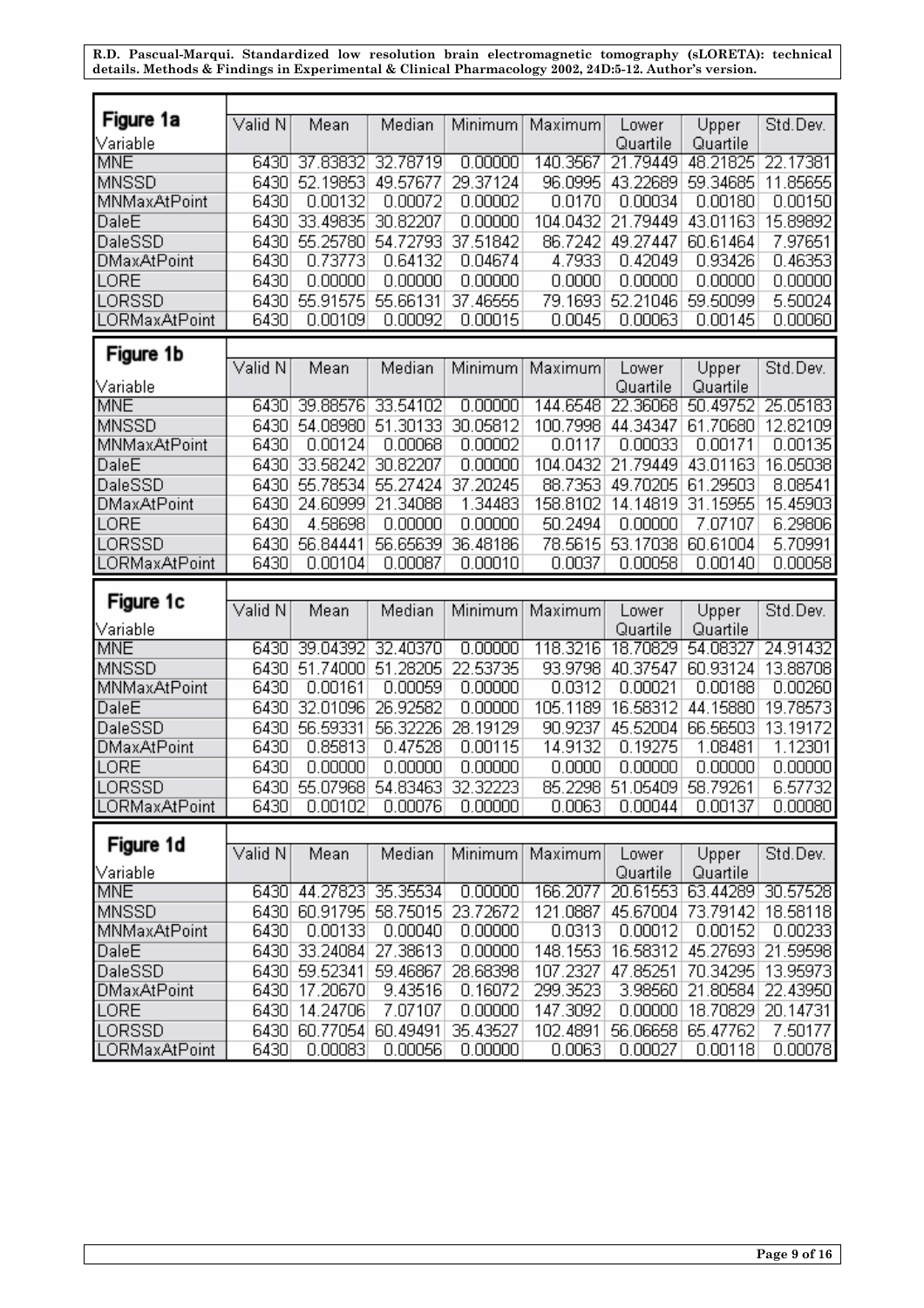| Figure 1e               |            |                              |                            |                     |                    |                     |                                     |                     |
|-------------------------|------------|------------------------------|----------------------------|---------------------|--------------------|---------------------|-------------------------------------|---------------------|
|                         | Valid N    | Mean                         | Median                     | Minimum             | Maximum            | Lower               | Upper                               | Std.Dev.            |
| Variable                |            |                              |                            |                     |                    | Quartile            | Quartile                            |                     |
| <b>MNE</b>              | 100        | 28.98679                     | 25.36807                   | 0.00000             | 91.1744            | 14.34387            | 39.08800                            | 19.36050            |
| <b>MNSSD</b>            | 100        | 53.90649                     | 48.95036                   | 23.76909            | 100.3630           | 41.37335            | 65.95370                            | 18.61981            |
| MNMaxAtPoint            | 100        | 0.00742                      | 0.00317                    | 0.00037             | 0.0666             | 0.00124             | 0.00961                             | 0.01051             |
| DaleE                   | 100        | 42.29466                     | 33.04389                   | 0.00000             | 166.5460           | 19.13596            | 49.98529                            | 35.84860            |
| DaleSSD                 | 100        | 71.99582                     | 71.43313                   | 26.98512            | 110.9749           | 57.10882            | 84.82082                            | 18.75077            |
| <b>DMaxAtPoint</b>      | 100        | 0.20637                      | 0.15743                    | 0.01566             | 0.6211             | 0.09072             | 0.32076                             | 0.14919             |
| LORE                    | 100        | 0.00000                      | 0.00000                    | 0.00000             | 0.0000             | 0.00000             | 0.00000                             | 0.00000             |
| LORSSD                  | 100        | 62.80766                     | 62.93061                   | 27.10507            | 95.0718            | 52.24510            | 74.24862                            | 16.19637            |
| LORMaxAtPoint           | 100        | 0.00628                      | 0.00494                    | 0.00169             | 0.0227             | 0.00310             | 0.00861                             | 0.00423             |
|                         |            |                              |                            |                     |                    |                     |                                     |                     |
| Figure 1f               |            |                              |                            |                     |                    |                     |                                     |                     |
|                         | Valid N    | Mean                         | Median                     | Minimum             | Maximum            | Lower               | Upper                               | Std.Dev.            |
| Variable                |            |                              |                            |                     |                    | Quartile            | Quartile                            |                     |
| <b>MNE</b>              | 100        | 35.9899                      | 31.8368                    | 0.00000             | 167.1248           | 20.6669             | 43.8966                             | 25.68608            |
| <b>MNSSD</b>            | 100        | 69.1564                      | 67.4566                    | 40.32875            | 142.7591           | 57.5730             | 77.9292                             | 16.18904            |
| MNMaxAtPoint            | 100        | 0.0048                       | 0.0020                     | 0.00036             | 0.0606             | 0.0009              | 0.0048                              | 0.00816             |
| DaleE                   | 100        | 70.0574                      | 51.9784                    | 2.44020             | 167.3185           | 24.4963             | 120.5450                            | 51.44283            |
| DaleSSD                 | 100        | 110.5303                     | 112.2489                   | 70.58756            | 130.1740           | 104.4996            | 118.6246                            | 11.71376            |
| DMaxAtPoint             | 100        | 2.0920                       | 1.7073                     | $-1.13414$          | 7.0096             | 0.5953              | 3.4344                              | 1.91975             |
| LORE                    | 100        | 5.9143                       | 0.0000                     | 0.00000             | 167.1248           | 0.0000              | 4.5863                              | 18.62143            |
| LORSSD                  | 100        | 71.6598                      | 71.5749                    | 42.62740            | 138.2016           | 62.4085             | 80.4276                             | 13.43835            |
| LORMaxAtPoint           | 100        | 0.0037                       | 0.0026                     | 0.00079             | 0.0226             | 0.0015              | 0.0043                              | 0.00354             |
|                         |            |                              |                            |                     |                    |                     |                                     |                     |
|                         |            |                              |                            |                     |                    |                     |                                     |                     |
| Figure 1g               |            |                              |                            |                     |                    |                     |                                     |                     |
|                         | Valid N    | Mean                         | Median                     | Minimum             | Maximum            | Lower               | Upper                               | Std.Dev.            |
| Variable                | 100        | 24.14936                     | 18.00278                   | 0.00000             | 74.9658            | Quartile            | Quartile                            |                     |
| <b>MNE</b>              |            |                              |                            |                     |                    | 8.30879             | 38.12478                            | 20.31740            |
| <b>MNSSD</b>            | 100        | 51.29687                     | 48.30866                   | 17.19826            | 111.1994           | 36.99803            | 62.50606                            | 19.73759            |
| MNMaxAtPoint            | 100        | 0.00816                      | 0.00442                    | 0.00011             | 0.0744             | 0.00102             | 0.01176                             | 0.01065             |
| DaleE                   | 100        | 24.72421                     | 18.61624                   | 0.00000             | 121.7062           | 8.83806             | 31.34624                            | 23.32379            |
| DaleSSD                 | 100        | 63.19210                     | 57.17276                   | 20.47453            | 116.9826           | 48.07145            | 76.21105                            | 21.03505            |
| <b>DMaxAtPoint</b>      | 100        | 1.01759                      | 0.84079                    | 0.05285             | 3.7928             | 0.29971             | 1.54114                             | 0.83204             |
| LORE                    | 100        | 0.00000                      | 0.00000                    | 0.00000             | 0.0000             | 0.00000             | 0.00000                             | 0.00000             |
| LORSSD                  | 100        |                              | 59.88620 61.28746 23.63058 |                     |                    |                     | 101.2460 49.22148 69.53170 16.08875 |                     |
| <b>LORMaxAtPoint</b>    | 100        | 0.00666                      | 0.00586                    | 0.00092             | 0.0241             | 0.00281             | 0.00957                             | 0.00440             |
|                         |            |                              |                            |                     |                    |                     |                                     |                     |
| Figure 1h               | Valid N    | Mean                         | Median                     | Minimum             | Maximum            | Lower               | Upper                               | Std.Dev.            |
| Variable                |            |                              |                            |                     |                    | Quartile            | Quartile                            |                     |
| MNE                     | 100        | 24.45986                     | 18.66037                   | 2.27264             | 112.0305           | 7.42037             | 33.5709                             | 21.15045            |
| <b>MNSSD</b>            | 100        | 51.35619                     | 47.54100                   | 21.34614            | 113.7560           | 37.58425            | 63.7877                             | 19.03778            |
| MNMaxAtPoint            | 100        | 0.00643                      | 0.00365                    | 0.00004             | 0.0361             | 0.00088             | 0.0095                              | 0.00759             |
| DaleE                   | 100        | 26.01610                     | 16.77787                   | 0.00000             | 140.5733           | 7.61179             |                                     | 28.2769 27.68495    |
| DaleSSD                 | 100        | 63.01346                     | 56.41088                   | 27.18239            | 118.5519           | 45.99483            |                                     | 79.7158 22.79567    |
| <b>DMaxAtPoint</b>      | 100        | 95.85396                     | 77.37389                   | 3.74402             | 399.8879           | 27.72483            | 148.8874                            | 88.56923            |
| LORE                    | 100        | 0.86365                      | 0.00000                    | 0.00000             | 24.3981            | 0.00000             | 0.0000                              | 3.73665             |
| LORSSD<br>LORMaxAtPoint | 100<br>100 | 58.08502 57.12851<br>0.00574 | 0.00516                    | 30.12392<br>0.00037 | 105.6818<br>0.0165 | 46.83195<br>0.00234 | 67.9525<br>0.0084                   | 14.95321<br>0.00392 |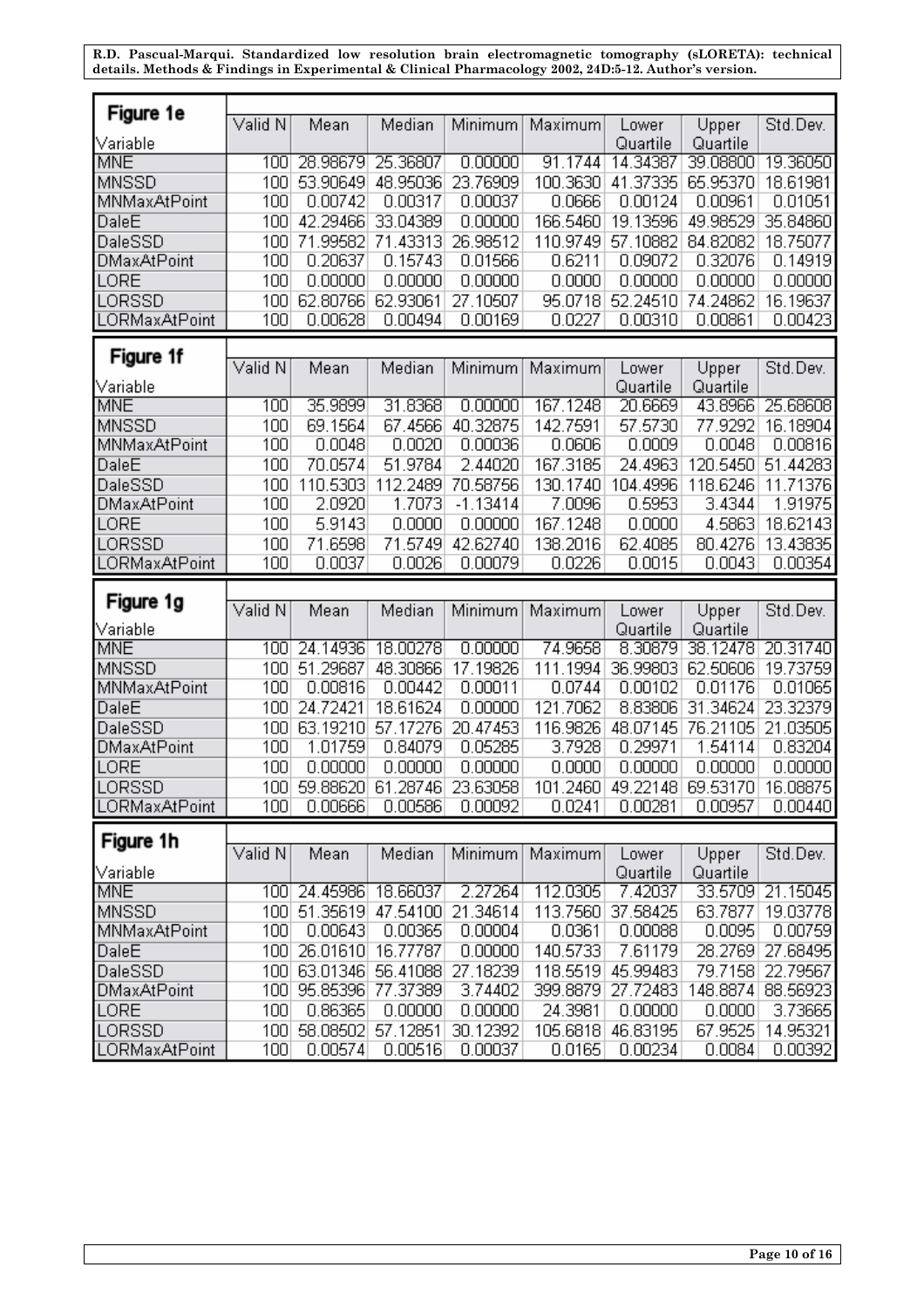Figure 1: "a-h" summarize in tabular form localization error, spatial spread, and estimated activity values for the three imaging methods (minimum norm, Dale, and *s*LORETA). (a) EEG, 6430 voxels, 3 unknowns per voxel, 25 electrodes, 6430 test sources with random orientation, no noise. (b) Same as (a), but with additive random noise (noise scalp field standard deviation equal to 0.12 times the test source with lowest scalp field standard deviation). (c) MEG, 6430 voxels, 3 unknowns per voxel, 25 sensors, 6430 test sources with random orientation, no noise. (d) Same as (c), but with additive random noise (noise scalp field standard deviation equal to 7.21 times the test source with lowest scalp field standard deviation). (e) EEG, 12980 voxels, 1 unknown per voxel, 101 electrodes, 100 randomly selected test sources, no noise. (f) Same as (e), but with additive random noise (noise scalp field standard deviation equal to  $0.082$  times the test source with lowest scalp field standard deviation). (g) MEG, 12980 voxels, 1 unknown per voxel, 101 sensors, 100 randomly selected test sources, no noise. (h) Same as (g), but with additive random noise (noise scalp field standard deviation equal to 8.49 times the test source with lowest scalp field standard deviation). MNE: minimum norm localization error (mm); MNSSD: minimum norm spatial standard deviation (mm); MNMaxAbs: estimated minimum norm activity value at test source location (arbitrary units); DaleE: Dale localization error (mm); DaleSSD: Dale spatial standard deviation (mm); DMaxAbs: estimated Dale activity value at test source location (arbitrary units); LORE: *s*LORETA localization error (mm); LORSSD: *s*LORETA spatial standard deviation (mm); LORMaxAbs: estimated *s*LORETA activity value at test source location (arbitrary units). Note that the estimated activity values at test source locations cannot be compared among the different imaging methods (see text for explanation).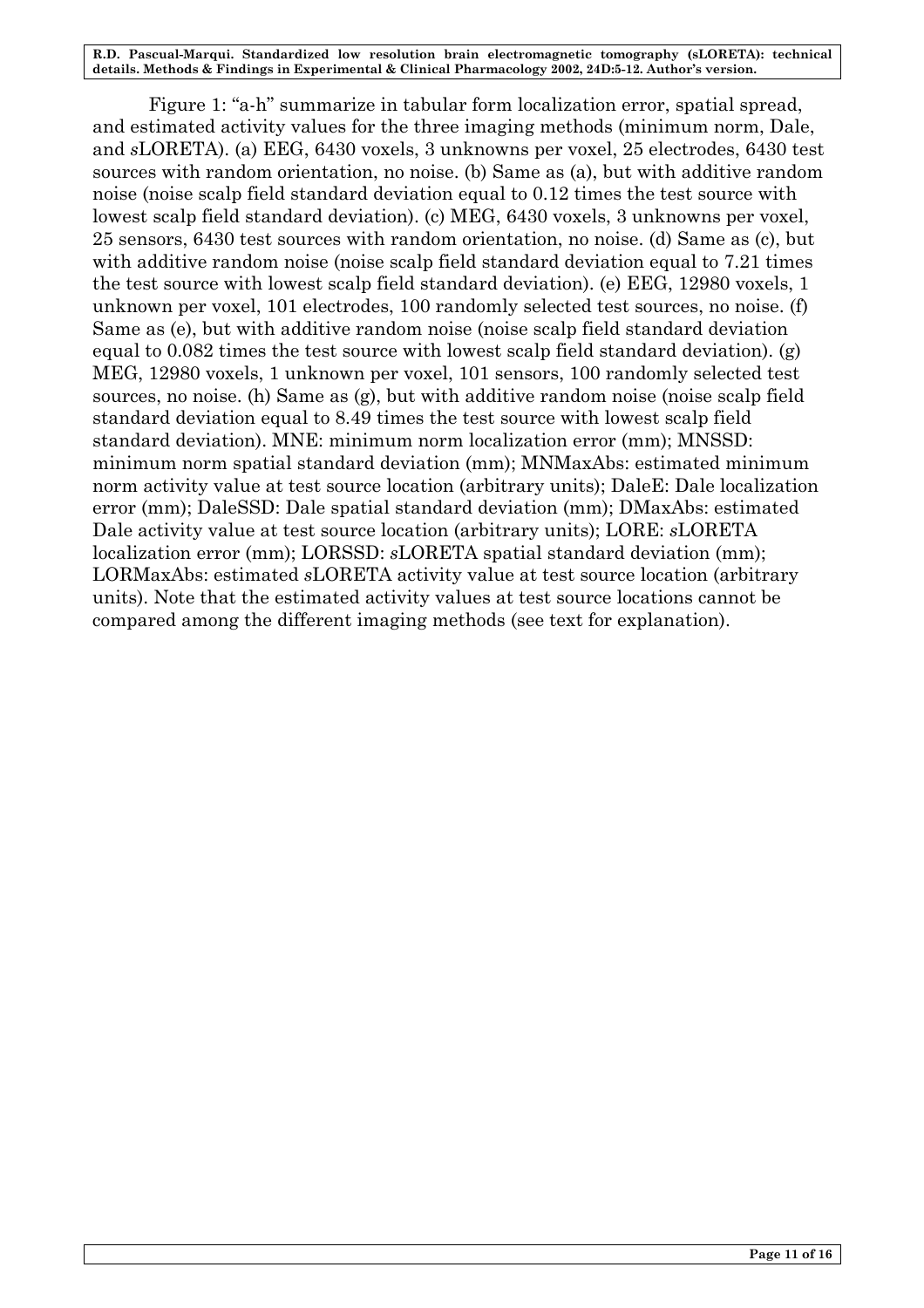# *Discussion*

#### **Properties of** *s***LORETA for EEG and MEG with unknown current density vector**

The main properties of *s*LORETA, for both EEG and MEG, based on estimates of activity given by Eq. 20 are:

1. Exact, zero error, localization for test dipoles located at voxel positions, in the absence of noisy measurements.

2. Exact, zero error, localization of test dipoles *with arbitrary orientation*, located at voxel positions, in the absence of noisy measurements.

3. Exact, zero error, localization of test dipoles *with arbitrary orientation*, located at voxel positions, in the absence of noisy measurements, even under regularization  $(a > 0)$ .

4. Exact, zero error, localization even for dipoles corresponding to a non-connected grid. For example, *cortical and non-connected subcortical grey matter can now be modeled as the solution space*. The error remains zero.

### **Properties of** *s***LORETA for EEG and MEG with known current density vector orientation, unknown amplitude**

The main properties of *s*LORETA based on estimates of activity given by Eq. 22 are:

1. Exact, zero error, localization of test dipoles located at voxel positions, in the absence of noisy measurements.

3. Exact, zero error, localization of test dipoles located at voxel positions, in the absence of noisy measurements, even under regularization (*a* > 0) .

4. Exact, zero error, localization even for dipoles corresponding to non-connected grids. For example, *cortical and non-connected subcortical grey matter can now be modeled as the solution space*. The error remains zero.

5. These results mean that the distribution of voxels can be quite arbitrary. For example, voxels do not have to be uniformly distributed from the geometrical point of view, although they should be uniformly distributed from the "*grey matter density*" point of view. Furthermore, different types of voxels may exist, some with unknown current density vector, and some with known current density orientation but unknown amplitude.

## **A Generalization**

Suppose there exist reasons to *believe* that the *actual* (*prior*) current density variance is the diagonal, positive definite matrix **W**. This situation arises for example, in some approaches that force fMRI hot spot locations onto the EEG/MEG inverse solution (see for example (6)). In this case, Eq. 8 can be rewritten as: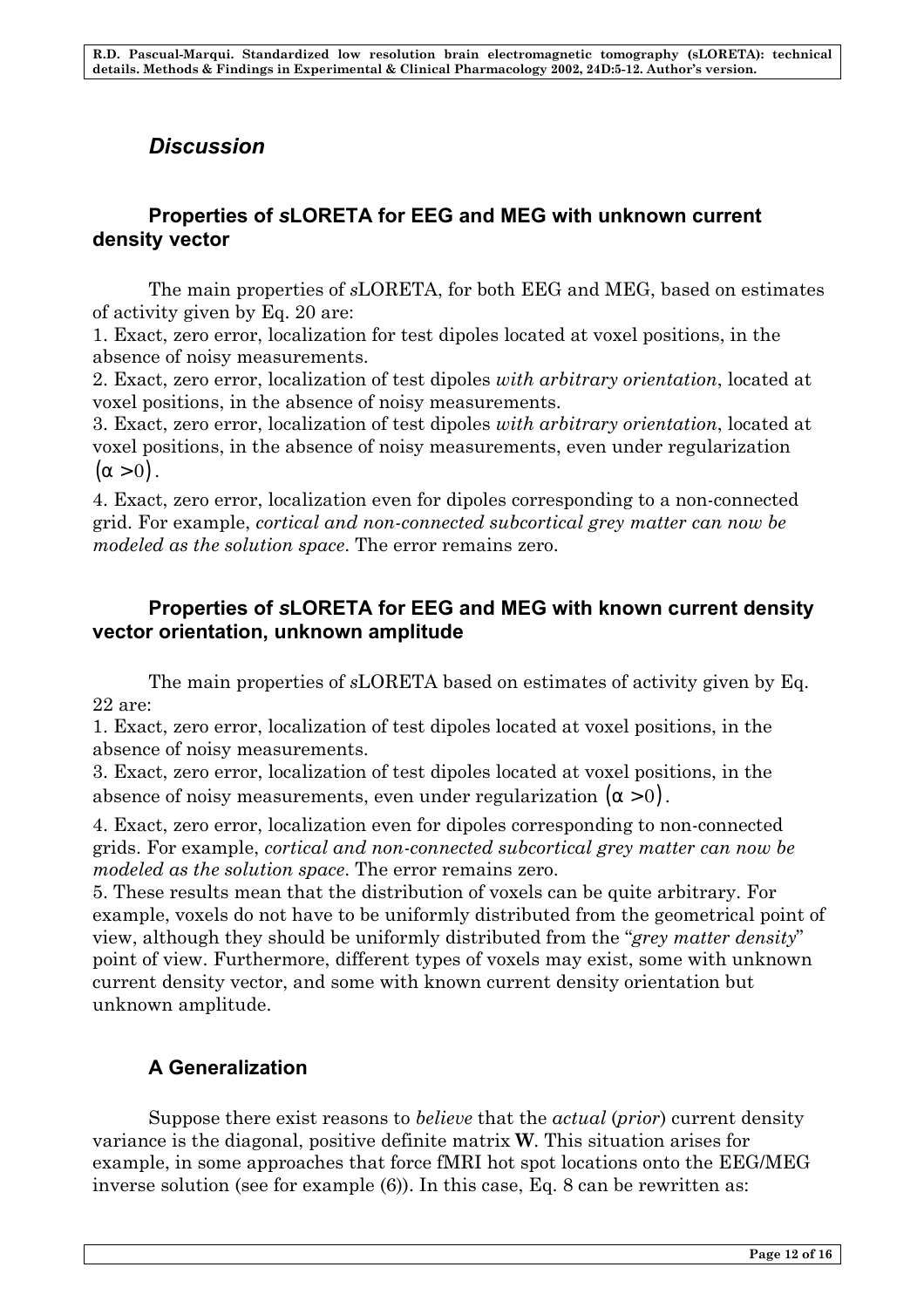# ${\bf F} = ({\bf K} {\bf W}^{1/2}) ({\bf W}^{-1/2} {\bf J})$  Eq. 23

where the new unknown variable  $(W^{-1/2}J)$  has been "pre-standardized" to have the identity matrix as its variance. This transformed variable plays the role of **J** in all equations above, and  $\left(\text{KW}^{\scriptscriptstyle 1/2}\right)$  plays the role of the lead field in all equations above. All else proceeds identically with these new formal substitutions.

Note that the final *s*LORETA image corresponds to standardized estimates of activity (Eqs. 20 or 22) for the pre-standardized current density  $\left(\mathbf{W}^{-1/2}\mathbf{J}\right)$ .

Note that this approach can be applied to any *actual* (*prior*) current density variance **W**, as long as it is positive definite, and there exists a meaningful decomposition:

$$
\mathbf{W} = \left(\mathbf{W}^{1/2}\right)^{T} \left(\mathbf{W}^{1/2}\right) \tag{Eq. 24}
$$

for the square root matrix  $W^{1/2}$ . For example, this is the case of the classical LORETA method (2), where  $W^{-1/2}$  embodies a discrete spatial Laplacian operator that achieves smoothness between neighboring voxels.

#### **Estimating the regularization parameter** *a*

The regularization parameter *a* cannot be estimated from the functional in Eq. 8. However, it can be estimated via the cross-validation functional. This has been published in (14), in a reply to comments made to the paper in (2), which includes the detailed derivation of the method, and a set of equations that can be used efficiently in practice.

## *s***LORETA in experimental designs (statistical analysis of tomographic images)**

Although *s*LORETA calculations produce pseudo-statistics, it is highly recommended to *not* use these values as actual statistics in testing of hypotheses in experimental designs.

Unlike the approach of Dale et al. (6), which makes use of their statistics for hypothesis testing, it is recommended to use *s*LORETA pseudo-statistic values as *estimates of activity*, and to apply standard techniques such as in statistical nonparametric mapping (SnPM) (7) for the analysis of experimental designs.

## *s***LORETA in testing for absolute activation**

Note that tests for absolute activation with *s*LORETA can be performed by using the modified pseudo-statistics:

 $\{ {\bf S}_{\hat{\mathbf{j}}} \mid_n \}$  $1/2$  $\left\{ \mathbf{J}_{ll}\right\} ^{-1/2}\hat{\mathbf{J}}_{ll}$  $\left[ \mathbf{S}_{\mathbf{j}} \right]_{ll} \right]^{-1/2} \hat{\mathbf{J}}_{l}$  Eq. 25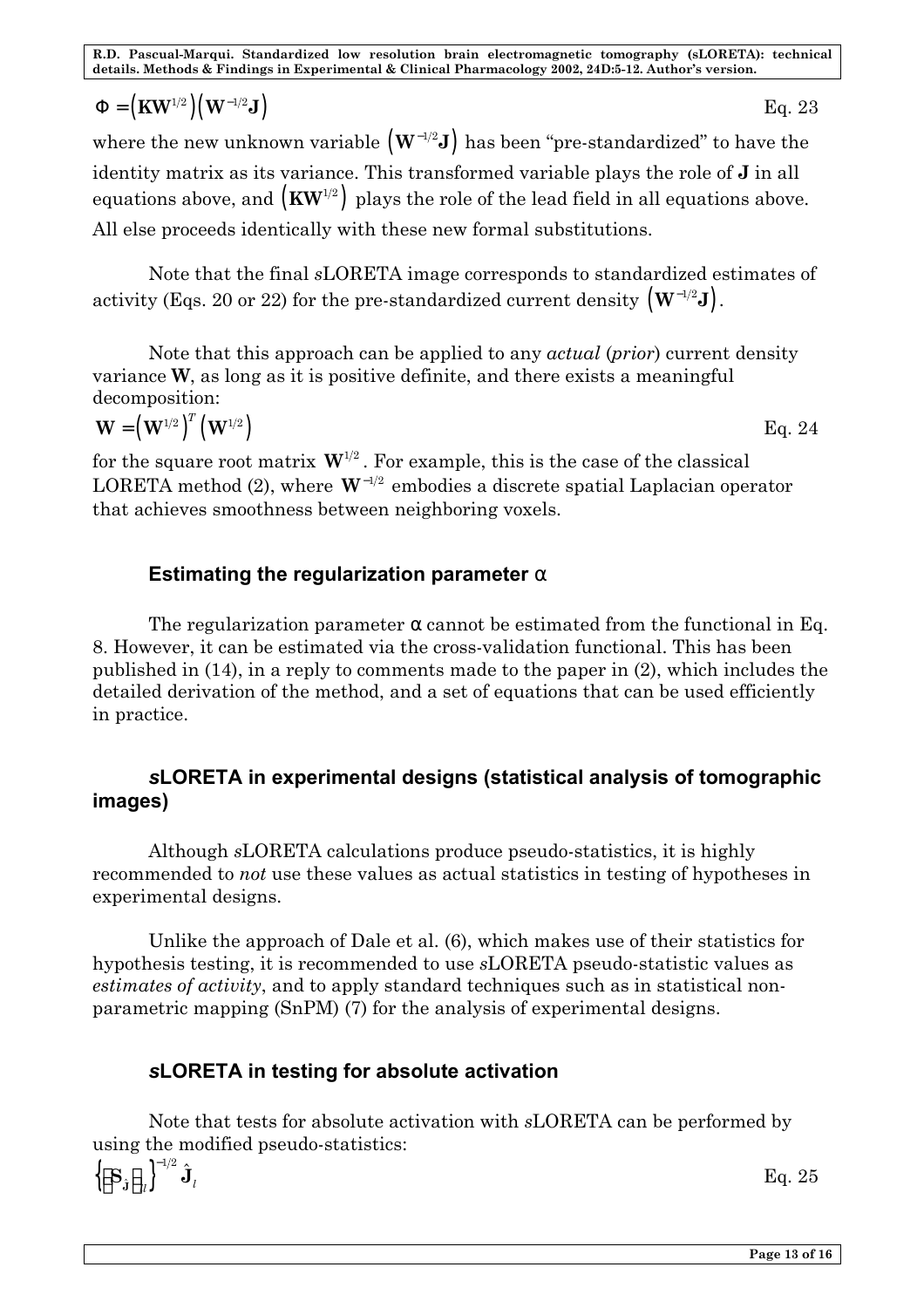or:

ˆ  $\hat{\bm{J}}_l$ *ll J*  $\left[ \textbf{S}_{\hat{\textbf{\j}}}\right]$ which correspond to Eqs. 20 and 22, respectively.

These pseudo-statistics should be used in an experimental design where there are *N* independent *s*LORETA images. For example, in a visual event related potential study with *N* = 10 subjects, consider the 10 *s*LORETA images at the P100 latency.

In Eq. 25,  $\left\{ \left[ \textbf{S}_\textbf{j} \right]_n \right\}^{-1/2}$  $\hat{\textbf{\j}}$   $\lrcorner_{ll}$  $\left[\mathbf{S}_{\hat{\boldsymbol{j}}}\right]_{\! \! \! \scriptscriptstyle II} \right]^{\! \! \! \! \textrm{-} 1/2}$  denotes the unique symmetric inverse square root matrix of  $\left[\mathbf{S}_\mathbf{j}\right]_{ll}$  . The pseudo-statistic in Eq. 26 has the form of a univariate Student's  $t$ statistic, and the pseudo-statistic in Eq. 25 has the form of a Mahalanobis transform  $(10).$ 

In the case of unknown amplitudes only, significant absolute activation is based on testing for zero mean of the pseudo-statistic in Eq. 26. SnPM can be used to correct for multiple comparisons and to bypass assumptions of Gaussianity.

In the case of unknown current density vector, significant absolute activation is based on testing for zero mean of the "*max-statistic*" of the pseudo-statistic in Eq. 25. This corresponds to the maximum of the absolute value among the three components. The "*max-statistic*" reduces three numbers per voxel to a single number per voxel. This is then used in SnPM to correct for multiple comparisons and to bypass assumptions of Gaussianity.

## *Conclusions*

1. Localization error can not be improved beyond the present result. It is zero. Up to the present, no other instantaneous, distributed, discrete, imaging method for EEG/MEG has been published (to the best of the author's knowledge) that achieved perfect localization. All other previously published methods at best produced systematic non-zero localization errors (see (2), (6), (15), (16), (17)).

2. If the aim is localization, this new method, denoted as *s*LORETA, at least has perfect first order localization.

3. A distributed imaging method capable of exact localization of point sources is of great interest, since the principles of linearity and superposition would guarantee its trustworthiness as a functional imaging method, given that brain activity occurs in the form of a finite number of distributed "hot spots".

4. The detailed information provided here allows the reader to reproduce, check, test, and validate the previous claims.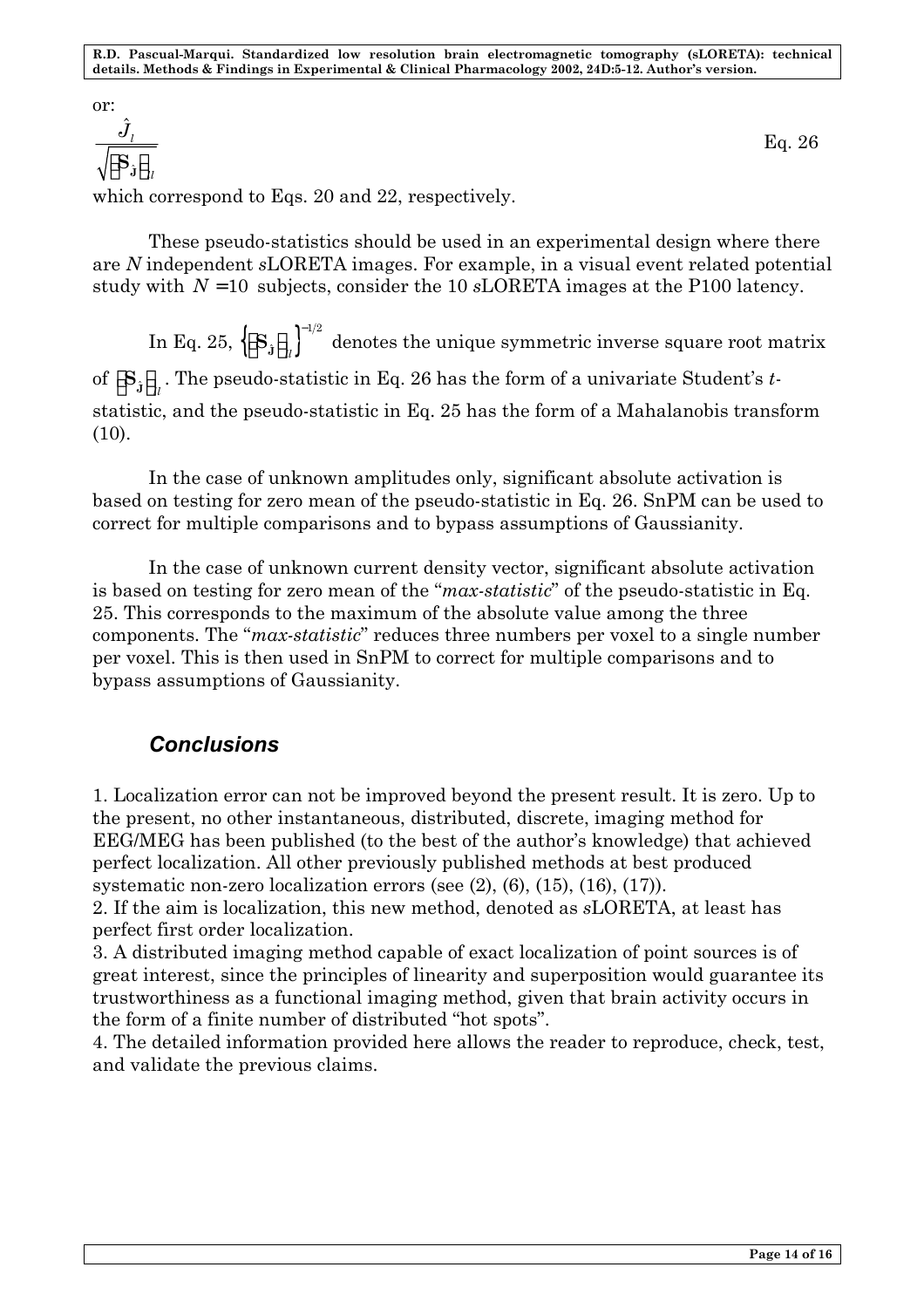# *References*

- 1) Hämäläinen, M.S., and Ilmoniemi, R.J. Interpreting measured magnetic fields of the brain: estimates of current distributions. Tech. Rep. TKK-F-A559, Helsinki University of Technology, Espoo, 1984.
- 2) Pascual-Marqui RD. Review of methods for solving the EEG inverse problem. International Journal of Bioelectromagnetism 1999, 1: 75-86.
- 3) Pascual-Marqui RD. Reply to comments by Hämäläinen, Ilmoniemi and Nunez. In Source Localization: Continuing Discussion of the Inverse Problem (W. Skrandies, Ed.), ISBET Newsletter, 1995, No. 6, pp:16-28 (ISSN 0947-5133).
- 4) Backus G and Gilbert F. The resolving power of gross earth data. Geophys. J. R. Astr. Soc. 1968, 16:169-205.
- 5) A. Tarantola. Inverse problem theory: methods for data fitting and model parameter estimation. Elsevier, Amsterdam, 1987.
- 6) Dale AM, Liu AK, Fischl BR, Buckner RL, Belliveau JW, Lewine JD, Halgren E. Dynamic statistical parametric mapping: combining fMRI and MEG for highresolution imaging of cortical activity. Neuron 2000, 26: 55-67.
- 7) Nichols TE, Holmes AP. Nonparametric permutation tests for functional neuroimaging: a primer with examples. Human Brain Mapping 2001, 15: 1–25.
- 8) Pascual-Marqui RD, Esslen M, Kochi K, Lehmann D. Functional imaging with low resolution brain electromagnetic tomography (LORETA): review, new comparisons, and new validation. Japanese Journal of Clinical Neurophysiology 2002, 30:81-94.
- 9) C.R. Rao and S.K. Mitra. Theory and application of constrained inverse of matrices. SIAM J. Appl. Math., 1973, 24: 473-488.
- 10) K.V. Mardia, J.T. Kent, and J.M. Bibby. Multivariate Analysis. Academic Press, London, 1979.
- 11) Talairach J and Tournoux P. Co-Planar Stereotaxic Atlas of the Human Brain. Thieme, Stuttgart. 1988.
- 12) Towle VL, Bolanos J, Suarez D, Tan K, Grzeszczuk R, Levin DN, Cakmur R, Frank SA, and Spire JP. The spatial location of EEG electrodes: locating the best-fitting sphere relative to cortical anatomy. Electroencephalography and Clinical Neurophysiology 1993, 86, 1-6.
- 13) Dickson J, Drury H., Van Essen DC. 'The surface management system' (SuMS) database: a surface-based database to aid cortical surface reconstruction, visualization and analysis. Philosophical Transactions of the Royal Society, London, B 2001, 356: 1277-1292. Cortices downloadable at: http://stp.wustl.edu
- 14) Pascual-Marqui RD. Reply to Comments Made by R. Grave De Peralta Menendez and S.I. Gozalez Andino. International Journal of Bioelectromagnetism 1999, Vol. 1, No. 2, at: http://www.ee.tut.fi/rgi/ijbem/volume1/number2/html/pascual.htm.
- 15) Menendez RGD, Andino SG, Lantz G, Michel CM, Landis T. Noninvasive localization of electromagnetic epileptic activity. I. Method descriptions and simulations. Brain Topography. 2001, 14:131-137.
- 16) Phillips C, Rugg MD, Friston KJ. Systematic regularization of linear inverse solutions of the EEG source localization problem. Neuroimage. 2002, 17:287-301.